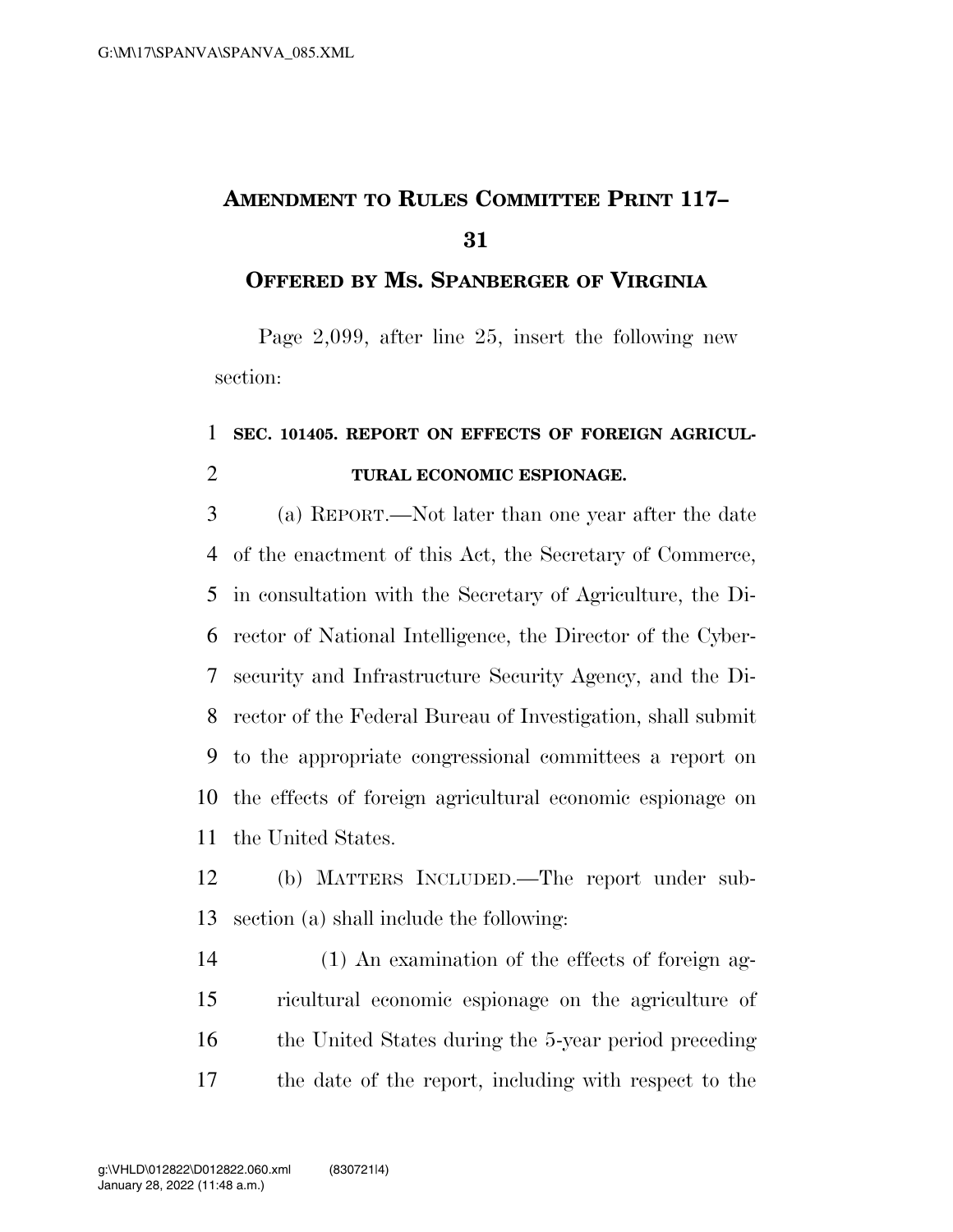| $\mathbf{1}$   | economic effects and the effects on the national se-      |
|----------------|-----------------------------------------------------------|
| $\overline{2}$ | curity of the United States.                              |
| 3              | $(2)$ A study—                                            |
| $\overline{4}$ | (A) on the current and emerging threats of                |
| 5              | foreign agricultural economic espionage on the            |
| 6              | agriculture of the United States;                         |
| 7              | (B) on the effects of such threats on the                 |
| 8              | economy and national security of the United               |
| 9              | States; and                                               |
| 10             | (C) that includes recommendations for how                 |
| 11             | the Federal Government can best respond to                |
| 12             | such threats.                                             |
| 13             | (c) FORM.—The report under subsection (a) shall be        |
| 14             | submitted in unclassified form, but may contain a classi- |
| 15             | fied annex.                                               |
| 16             | (d) DEFINITIONS.—In this section:                         |
| 17             | (1) APPROPRIATE CONGRESSIONAL<br>COMMIT-                  |
| 18             | TEES.—The term "appropriate congressional com-            |
| 19             | mittees" means the following:                             |
| 20             | (A) The Committee on Energy and Com-                      |
| 21             | merce, the Committee on Agriculture, the Com-             |
| 22             | mittee on the Judiciary, the Committee on                 |
| 23             | Homeland Security, and the Permanent Select               |
| 24             | Committee on Intelligence of the House of Rep-            |
| 25             | resentatives.                                             |